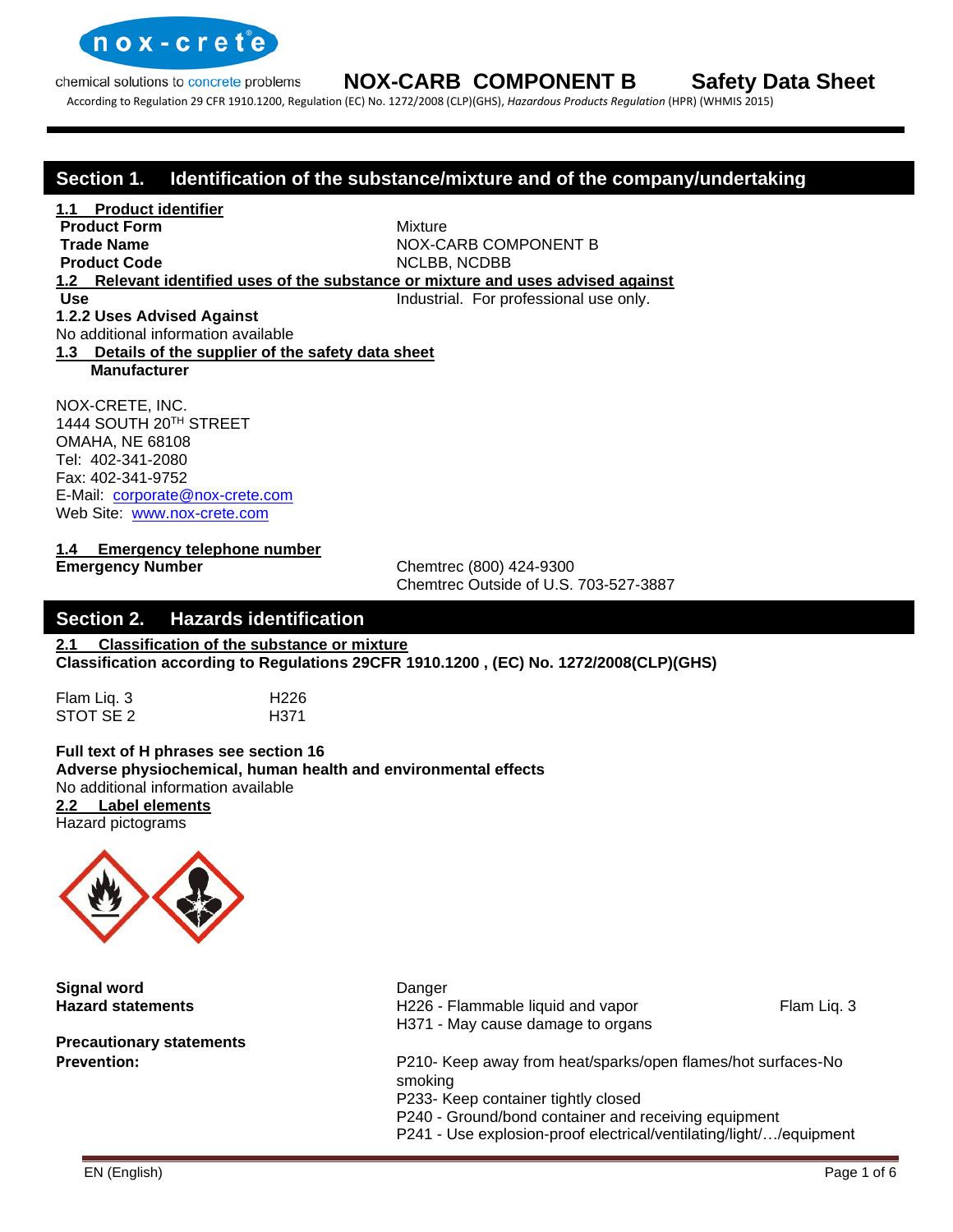

According to Regulation 29 CFR 1910.1200, Regulation (EC) No. 1272/2008 (CLP)(GHS), *Hazardous Products Regulation* (HPR) (WHMIS 2015)

|                  | P242 - Use only non-sparking tools<br>P243 - Take precautionary measures against static discharge<br>P264 - Wash exposed skin thoroughly after handling<br>P270 - Do not eat, drink or smoke when using this product<br>P260 - Do not breathe dust/fume/gas/mist/vapors/spray |
|------------------|-------------------------------------------------------------------------------------------------------------------------------------------------------------------------------------------------------------------------------------------------------------------------------|
| <b>Response:</b> | P312 - Call a POISON CENTER or doctor/physician if you feel unwell.<br>P370+P378 - In case of fire: Use Dry chemical, foam, carbon dioxide for<br>extinction                                                                                                                  |
| Storage:         | P405 - Store locked up.                                                                                                                                                                                                                                                       |
| Disposal:        | P501 - Dispose of contents/container in accordance with<br>local/regional/national/international regulations.                                                                                                                                                                 |

#### **2.3 Other hazards**

Full text of H and P phrases: see section 16

# **Section 3. Composition / information on ingredients**

#### **3.1 Substances**

Not applicable

#### **3.2 Mixture**

#### **Classification according to Regulations 29CFR 1910.1200 , (EC) No. 1272/2008(CLP)(GHS)**

| <b>Name</b>          | <b>Product identifier</b> | %       |
|----------------------|---------------------------|---------|
| Dibutyltin dilaurate | 77-58-7                   |         |
| Methanol             | 67-56-1                   | $1 - 5$ |

Pursuant to 29CFR 1910.1200(i) the specific chemical identity (and / or) concentration may be withheld as Trade Secret, while all health and safety properties and effects are included in the SDS. Balance of other ingredients are nonhazardous or less than 1% in concentration (or 0.1% for carcinogens, reproductive toxins, or respiratory sensitizers).

### **Section 4. First aid measures**

| <b>Description of first aid measures</b><br>4.1               |                                                                                                                                                                                                                                                                                                                                                |
|---------------------------------------------------------------|------------------------------------------------------------------------------------------------------------------------------------------------------------------------------------------------------------------------------------------------------------------------------------------------------------------------------------------------|
| First-aid measures general                                    | Get medical advice/attention if you feel unwell. Never give anything by<br>mouth to an unconscious person.                                                                                                                                                                                                                                     |
| First-aid measures after inhalation                           | If the individual experiences nausea, dizziness, has difficulty in<br>breathing seek a healthcare professional immediately. In all cases of<br>doubt, or when symptoms persist, seek medical advice. Remove to<br>fresh air and keep at rest in a position comfortable for breathing.<br>Immediately call a Poison Center or doctor/physician. |
| First-aid measures after skin contact                         | If skin irritation persists, seek medical attention. Remove or take off<br>immediately all contaminated clothing. Rinse skin with water or shower.<br>Wash off immediately with soap and plenty of water.                                                                                                                                      |
| First-aid measure after eye contact                           | When contact lenses are worn, remove if possible. In case of contact<br>with eyes, rinse immediately with plenty of flowing water for 10 to 15<br>minutes while holding eyelids apart. Get medical attention immediately.                                                                                                                      |
| First-aid measures after ingestion                            | Rinse mouth. DO NOT induce vomiting. Get medical attention<br>immediately.                                                                                                                                                                                                                                                                     |
| Most important symptoms and effects, acute and delayed<br>4.2 |                                                                                                                                                                                                                                                                                                                                                |
| Symptoms/injuries after inhalation                            | May cause irritation to the respiratory tract. Overexposure to vapors may<br>result in headache, nausea, drowsiness or dizziness.                                                                                                                                                                                                              |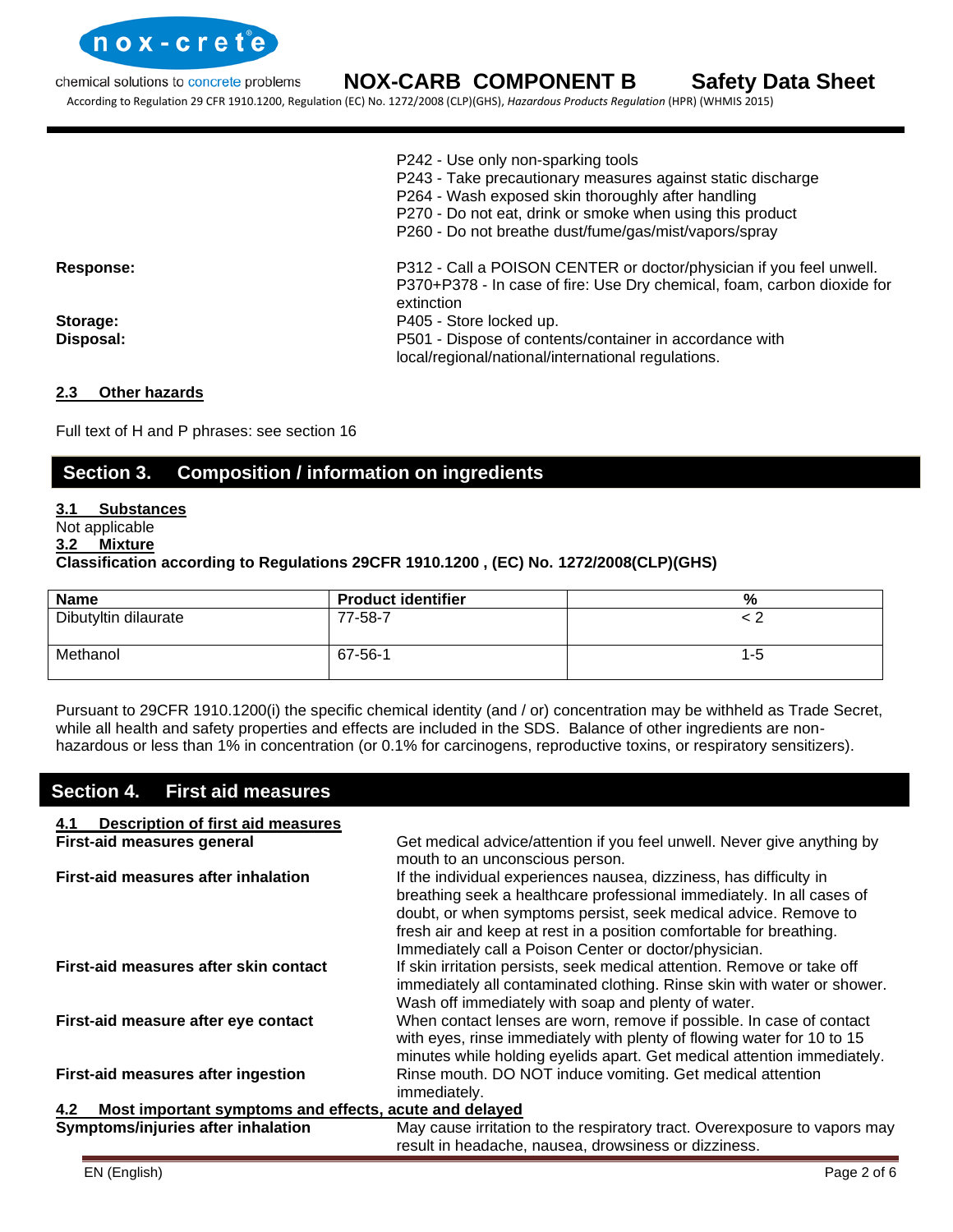

According to Regulation 29 CFR 1910.1200, Regulation (EC) No. 1272/2008 (CLP)(GHS), *Hazardous Products Regulation* (HPR) (WHMIS 2015)

**Symptoms/injuries after eye contact** 

**Symptoms/injuries after skin contact** May cause skin irritation or burning sensation **Symptoms/injuries after eye contact** May cause eye irritation or injury **Symptoms/injuries after ingestion** May cause severe irritation or burns to the mucous membrane of the mouth, throat, esophagus and stomach

#### **4.3 Indication of any immediate medical attention and special treatment needed**

No additional information available

# **Section 5. Firefighting measures**

| 5.1                          | <b>Extinguishing media</b>                                |                                                                                                                                                                                 |
|------------------------------|-----------------------------------------------------------|---------------------------------------------------------------------------------------------------------------------------------------------------------------------------------|
| Suitable extinguishing media |                                                           | Dry chemical, foam, carbon dioxide                                                                                                                                              |
|                              | Unsuitable extinguishing media                            | Do not use heavy water stream                                                                                                                                                   |
|                              | 5.2 Special hazards arising from the substance or mixture |                                                                                                                                                                                 |
|                              | <b>Reactivity</b>                                         | Thermal decomposition products may cause a health hazard.                                                                                                                       |
|                              | 5.3 Advice for firefighters                               |                                                                                                                                                                                 |
|                              | <b>Firefighting instructions</b>                          | Flammable Liquid! This material releases vapors when heated above<br>ambient temperatures. Vapors can cause a flash fire. Use water spray<br>or fog to cool exposed containers. |
|                              | Protective equipment for firefighters                     | Firefighters should always wear self-contained breathing apparatus<br>(SCBA) and full protective gear when fighting any chemical fire.                                          |
|                              | <b>Other information</b>                                  | On heating or burning harmful gasses/vapors may be released.<br>This product may cause the floor to become slippery.                                                            |

# **Section 6. Accidental release measures**

#### **6.1 Personal precautions, protective equipment and emergency procedures**

|                                                                             | <b>General measures</b>                               | Extremely Flammable. Eliminate any ignition sources. Dike or impound<br>spilled material. Use Non-sparking tools. All equipment must be<br>grounded. Take proper precautions to ensure your own health and |
|-----------------------------------------------------------------------------|-------------------------------------------------------|------------------------------------------------------------------------------------------------------------------------------------------------------------------------------------------------------------|
|                                                                             |                                                       | safety before attempting spill control or cleanup.                                                                                                                                                         |
|                                                                             | 6.11 Protective Equipment                             | Equip cleanup crew with proper protective equipment.                                                                                                                                                       |
| 6.2 Environmental precautions<br>Prevent entry to sewers and public waters. |                                                       |                                                                                                                                                                                                            |
|                                                                             |                                                       | Notify authorities if liquid enters sewers or public waters.                                                                                                                                               |
| 6.3                                                                         | Methods and materials for containment and cleaning up |                                                                                                                                                                                                            |
|                                                                             | Methods for cleaning up                               | Soak up spills with inert solids, such as clay or diatomaceous earth.                                                                                                                                      |

Collect into vapor tight containers and dispose of properly.

# **Section 7. Handling and storage**

| <b>Precautions for safe handling</b><br>7.1                      |                                                                                                                                                                                                                                                                                |  |
|------------------------------------------------------------------|--------------------------------------------------------------------------------------------------------------------------------------------------------------------------------------------------------------------------------------------------------------------------------|--|
| <b>Protective measures</b>                                       | Wash hands and other exposed areas with soap and water before<br>eating, drinking or smoking and when leaving work. Provide good<br>ventilation in work areas to prevent formation of vapor. When not in use<br>keep containers tightly closed. Avoid breathing vapor or mist. |  |
| <b>Hygiene measures</b>                                          | Wash contaminated clothing before reuse.                                                                                                                                                                                                                                       |  |
| 7.2 Conditions for safe storage, including any incompatibilities |                                                                                                                                                                                                                                                                                |  |
| <b>Storage conditions</b>                                        | Store in accordance with local regulations. Store in original container in<br>a cool well-ventilated place away from heat, sparks and open flame.<br>Keep containers tightly closed until ready for use.                                                                       |  |
| Incompatible materials<br><b>Storage temperature</b>             | Strong oxidizing agents<br>Store in a cool dry environment away from sources of ignition.                                                                                                                                                                                      |  |

# **Section 8. Exposure controls/personal protection**

#### **8.1 Control parameters Occupational exposure limits**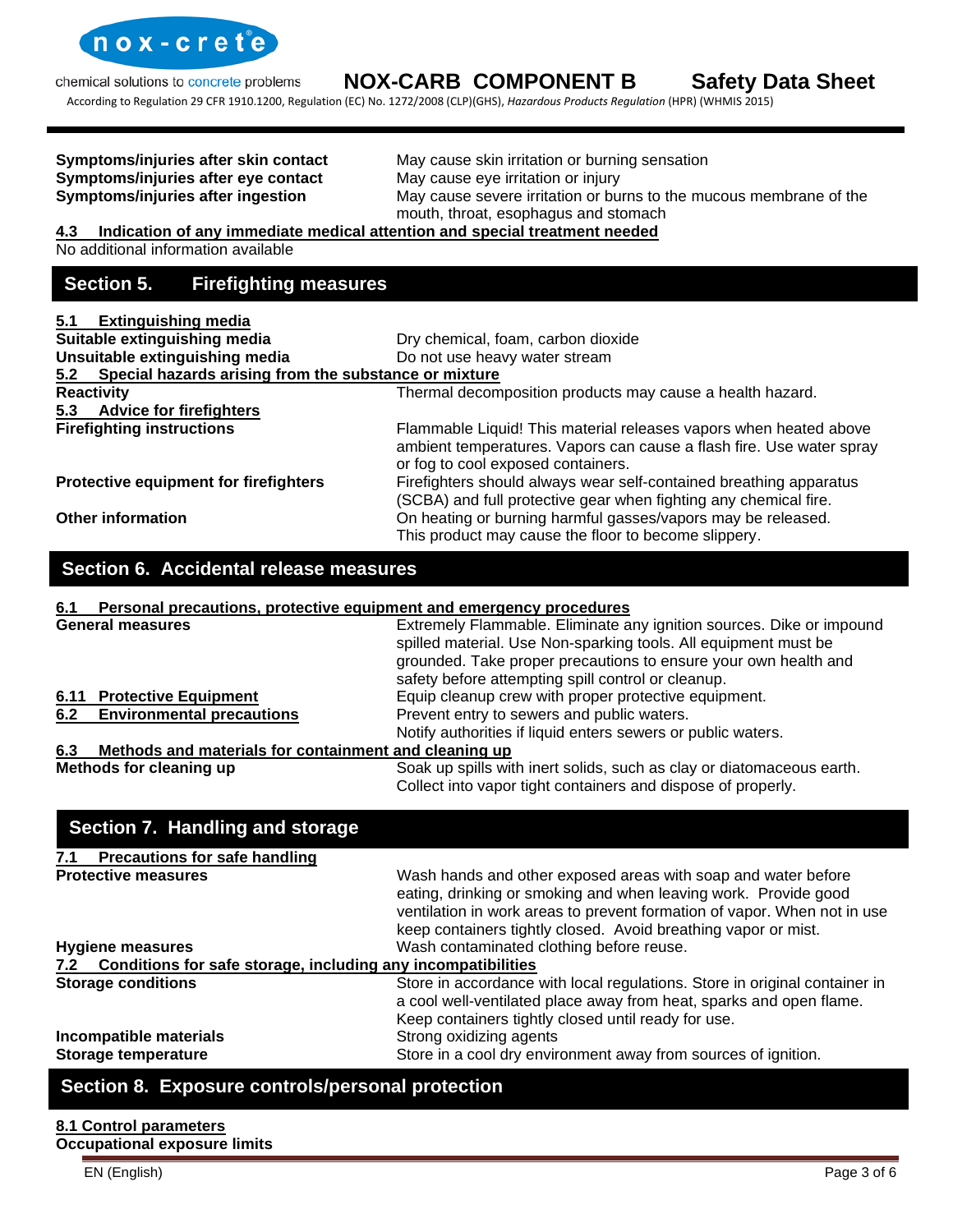

According to Regulation 29 CFR 1910.1200, Regulation (EC) No. 1272/2008 (CLP)(GHS), *Hazardous Products Regulation* (HPR) (WHMIS 2015)

| Ingredient name                  | <b>Occupational exposure limits</b>                                                                                                                                                                                            |  |
|----------------------------------|--------------------------------------------------------------------------------------------------------------------------------------------------------------------------------------------------------------------------------|--|
|                                  | <b>ACGIH TLV (United States)</b>                                                                                                                                                                                               |  |
| Dibutyltin dilaurate             | TWA: 0.1 mg/m3                                                                                                                                                                                                                 |  |
| Methanol                         | TWA: 200 ppm 8 hours                                                                                                                                                                                                           |  |
| 8.2<br><b>Exposure controls</b>  |                                                                                                                                                                                                                                |  |
| Appropriate engineering controls | Use with adequate ventilation to keep product vapor concentrations<br>below specified TLV                                                                                                                                      |  |
| Eye and face protection          | Chemical goggles and/or face shields are recommended to prevent<br>potential eye contact, irritation or injury.                                                                                                                |  |
| <b>Skin protection</b>           | Wear chemical resistant gloves and appropriate protective clothing and<br>boots as required to prevent skin contact. Wash exposed skin<br>frequently with soap and water. Soiled clothing should be laundered<br>before reuse. |  |
| <b>Respiratory protection</b>    | General room ventilation is normally adequate. Avoid breathing the<br>product mist or vapors. The use of an appropriate respirator is<br>recommended whenever the airborne concentrations exceed the TLV.                      |  |

# Section 9. Physical and chemical properties

#### **9.1 Information on basic physical and chemical properties**

| Appearance                                   | Water white                          |
|----------------------------------------------|--------------------------------------|
| Odor                                         | Faint                                |
| <b>Odor Threshold</b>                        | No data available                    |
| <b>PH</b>                                    | No data available                    |
| <b>Melting point</b>                         | No data available                    |
| <b>Freezing point</b>                        | No data available                    |
| <b>Boiling point</b>                         | No data available                    |
| <b>Flash point</b>                           | 50 C 122 F                           |
| Relative evaporation rate (butyl acetate=1)  | No data available                    |
| Flammability (solid, gas)                    | Flammable liquid and vapor           |
| <b>Upper/lower explosive limits</b>          | No data available                    |
| Vapor pressure                               | No data available                    |
| Vapor density                                | No data available                    |
| <b>Relative density (Specific gravity)</b>   | 1.03 Kg per Liter 8.6 Lbs per Gallon |
| <b>Solubility</b>                            | Water: Insoluble                     |
| <b>Partition coefficient n-octanol/water</b> | No data available                    |
| <b>Auto-ignition temperature</b>             | Not applicable                       |
| <b>Viscosity</b>                             | No data available                    |
| <b>VOC content</b>                           | Less than 600 $g/l$                  |

# Section 10. Stability and reactivity

| 10.1 Reactivity<br>10.2 Chemical stability<br>10.3 Possibility of hazardous reactions<br>10.4 Conditions to avoid<br>10.5 Incompatible materials<br>10.6 Hazardous decomposition products | No additional information available<br>Stable under normal conditions<br>Hazardous polymerization will not occur.<br>Extreme high or low temperatures.<br>Strong acids and oxidizers<br>carbon monoxide, carbon dioxide, various hydrocarbon derivatives |
|-------------------------------------------------------------------------------------------------------------------------------------------------------------------------------------------|----------------------------------------------------------------------------------------------------------------------------------------------------------------------------------------------------------------------------------------------------------|
| Section 11. Toxicology information                                                                                                                                                        |                                                                                                                                                                                                                                                          |
| 11.1 Information on toxicological effects<br><b>Acute toxicity</b><br><b>Irritation/Corrosion</b><br><b>Skin</b>                                                                          | No adverse effects expected under intended use.<br>May cause skin irritation                                                                                                                                                                             |

**Eyes** May causes serious eye irritation and damage.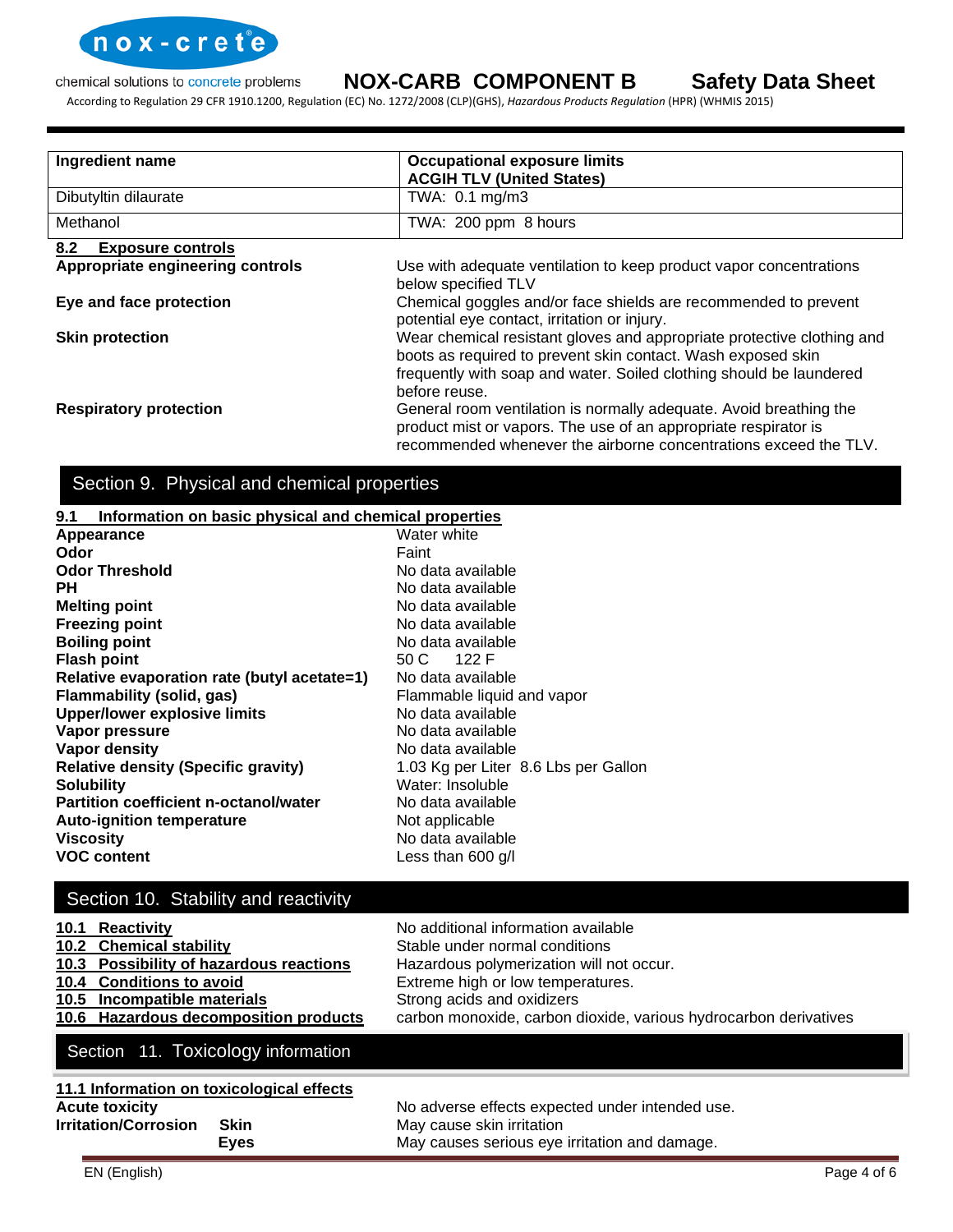

According to Regulation 29 CFR 1910.1200, Regulation (EC) No. 1272/2008 (CLP)(GHS), *Hazardous Products Regulation* (HPR) (WHMIS 2015)

| <b>Respiration or skin sensitization</b><br><b>Germ cell mutagenicity</b><br>Carcinogenicity | May cause respiratory irritation<br>No data available<br>No component of this product present at levels greater than 0.1 % is<br>identified as a carcinogen by the U.S. National Toxicology Program, the<br>U.S. Occupational Safety and Health Act, or the International Agency on<br>Research on Cancer (IARC). |
|----------------------------------------------------------------------------------------------|-------------------------------------------------------------------------------------------------------------------------------------------------------------------------------------------------------------------------------------------------------------------------------------------------------------------|
| <b>Reproductive toxicity</b>                                                                 | No data available                                                                                                                                                                                                                                                                                                 |
| Specific target organ toxicity                                                               |                                                                                                                                                                                                                                                                                                                   |
| Single exposure                                                                              | No data available                                                                                                                                                                                                                                                                                                 |
| <b>Repeated exposure</b>                                                                     | No data available                                                                                                                                                                                                                                                                                                 |
| <b>Aspiration hazard</b>                                                                     | No data available                                                                                                                                                                                                                                                                                                 |

# Section 12. Ecological information

| 12.1 Ecotoxicity                   | Not established                     |
|------------------------------------|-------------------------------------|
| 12.2 Persistence and degradability | Not established                     |
| 12.3 Bio accumulative potential    | Not established                     |
| 12.4 Mobility in soil              | No additional information available |
| 12.5 Other adverse effects         | Avoid release to the environment    |
|                                    |                                     |

### SECTION 13. Disposal Considerations

**13.1 Waste treatment methods** The user of this material has the responsibility to dispose of unused material, residues and containers in compliance with all applicable local, state and federal laws and regulations regarding treatment, storage and disposal for hazardous and nonhazardous wastes.

# SECTION 14. Transport information

| In accordance with ADR / RID / ADNR / IMDG / ICAO / IATA                      |                                     |
|-------------------------------------------------------------------------------|-------------------------------------|
|                                                                               |                                     |
| 14.1 UN number                                                                | Not Regulated for Transport         |
| 14.2 UN proper shipping name                                                  |                                     |
| 14.3 Transport hazard class(es)                                               |                                     |
| 14.4 Packing group                                                            |                                     |
| <b>14.5 Environmental hazards</b>                                             | No additional information available |
| 14.6 Special precautions for user                                             |                                     |
| 14.7 Transport in bulk according to                                           |                                     |
| Annex II of MARPOL 73/78 and the IBC Code No additional information available |                                     |
| 14.8 Transport in bulk according to                                           |                                     |
| CFR 49 173.15                                                                 | Not applicable                      |
|                                                                               |                                     |

# SECTION 15. Regulatory information

# **15.1 Safety, health and environmental regulations/legislation specific for the substance or mixture**

www.P65Warnings.ca.gov."

**15.1.2 USA Regulations Section 313** Contains no ingredients at or above the De Minimus reporting level**. TSCA All ingredients are listed or exempted All ingredients are listed or exempted** 

**Proposition 65** MARNING: This product can expose you to chemicals including

**15.1.3 Canada Regulations** This SDS has been prepared according to the hazard criteria of the Controlled Products Regulations (CPR) and the SDS contains all of the information required by the CPR.

Methanol, which is known to the State of California to cause birth defects or other reproductive harm. For more information, go to